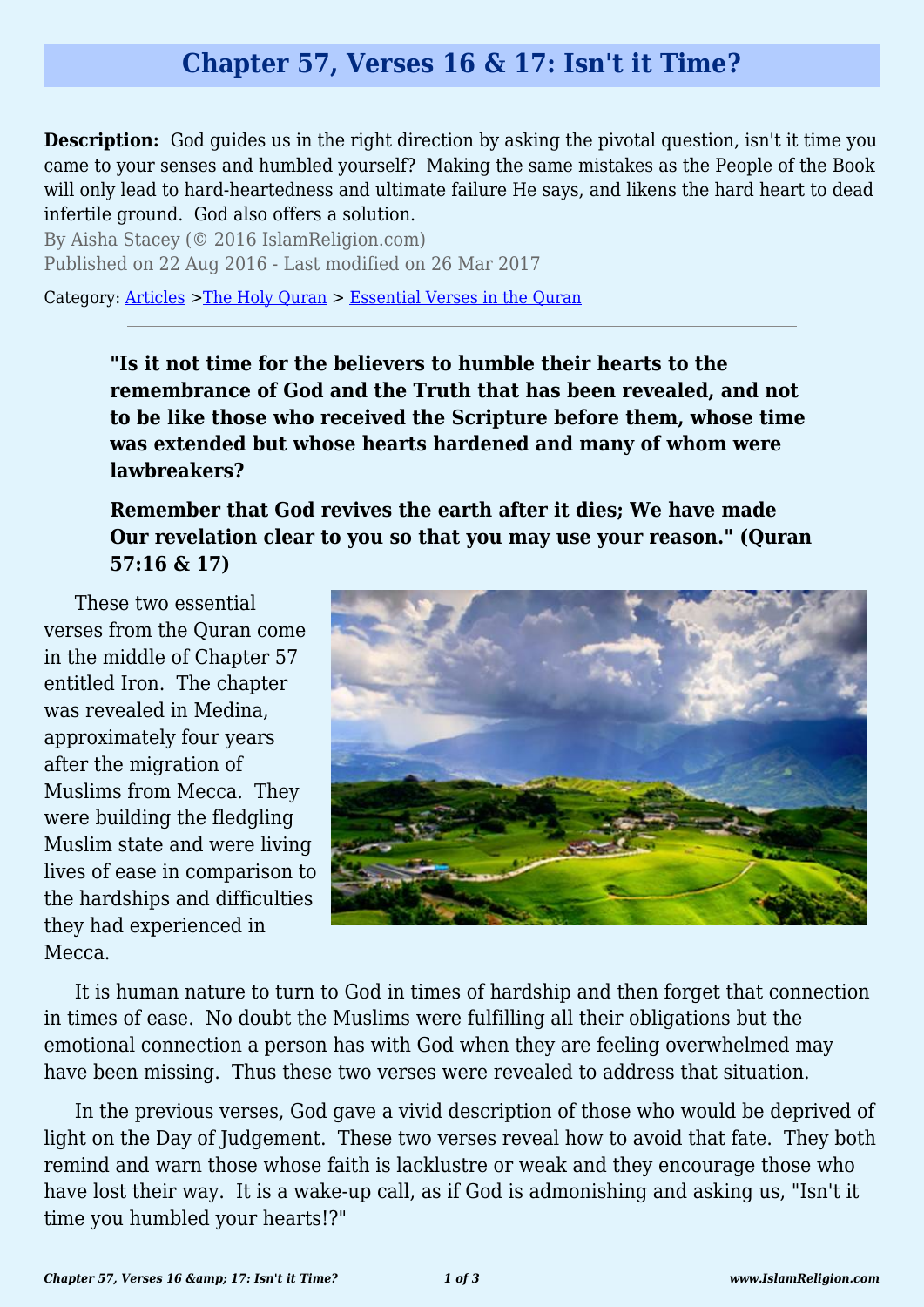Verse 16 tells us that the way to humble our hearts or to soften hearts that have become hardened is through the remembrance of God, and by developing a relationship with the Quran. Remember God whenever possible; keep your lips moist with that remembrance. Developing a relationship means making time to read and ponder the words of the Quran. It means not just thinking of the Quran as a casual coffee table book to be kept on display and brought out at special occasions. Connect to God through His book.

When a person tries to keep God at the centre of his or her life, remembering Him often and pondering and reciting the Quran, hardened hearts can be softened and virtues such as excellent moral and altruistic behaviour begin to manifest themselves again. This verse encourages a person to repent and seek forgiveness and there are many stories of the power of this verse throughout Islamic history.

Al-Fudayl ibn Iyad (Died 803 CE) was a Muslim who nevertheless made his living by robbing caravans between Syria and Khorasan (Persia). At the same time, he was in love with a woman with whom he often had illegal sexual intercourse. The story goes that one day he was climbing a wall, either to meet the woman or to watch a caravan and plan a robbery when he heard verse 16 of chapter 57 being recited. It was as if God was speaking directly to him and asking; isn't it about time Al-Fudayl that you repented from your many sins? His heart was not so hardened that the recitation of the Quran could not affect him. The Quran penetrated his heart, and he immediately reformed and repented. After seeking knowledge in Iraq he moved to Mecca and studied under the great Islamic scholar Abu Hanifa.

Verse 16 continues with God telling us not to be like those who came before, the People of the Scripture (Jews and Christians). He asks us to learn a lesson from their behaviour. They had Prophet after Prophet yet many of them persisted in ignorance and denial. They refused to obey God's commandments, misinterpreted and abused their own laws. Over the passage of time their hearts hardened. When Prophet Jesus arrived his message brought about many moral improvements but many of the people were lawbreakers. Some denied Jesus and others then went too far, worshipping him instead of worshipping the One God who sent him.

Verse 17 tells us the solution to hard-heartedness. It asks us to remember that God revives the earth after it dies. Imagine a patch of infertile land, dry, withered and brown. It appears almost impossible that this land could blossom into life; it is so hard that even a shovel cannot penetrate it, but what happens when God send down His mercy in the form of life-giving rain. Suddenly the land springs to life, it becomes lush, green and fertile.

Throughout the Quran, there are several places where rainfall is compared to the coming of a Prophet because when someone effectively delivers the message the affect it can have is similar to the affect the rain has on dry earth. Just as the dead earth blooms after it receives the rain, people whose hearts and minds have been closed will find them blossom when they hear the words of revelation. Hidden virtues that have been suppressed in a hard heart will begin to manifest in virtuous behaviour and good deeds.